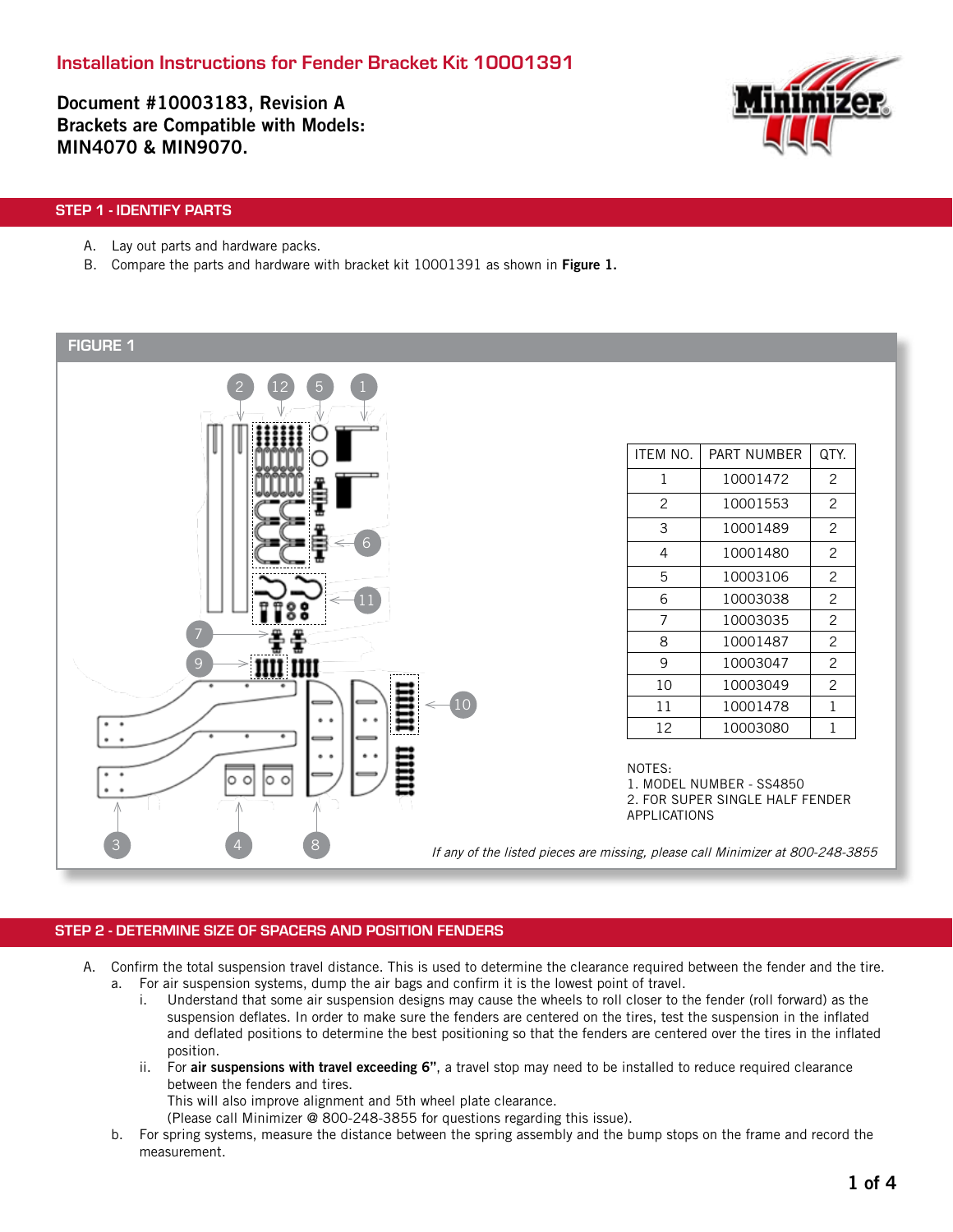- B. Place the fenders on spacer blocks above the tires.
	- a. In most applications 1.5" of tire clearance is best. The goal is to ensure the fender does not rub the tire.
		- i. The minimum clearance recommended is  $\frac{3}{4}$ " above the maximum travel point of the suspension system.
	- b. For an air suspension system, place a  $\frac{3}{4}$ " to 1.5" thick board on top of the tires after the air is released from the airbags. (See Figure 2)
	- c. For spring suspensions use spacer material that is ¾" to 1.5" thicker than the measurement recorded above.
- C. For trucks with air suspension, raise and lower the suspension to confirm the clearance between the fenders and wheels and that the fenders will be centered front to rear when the air suspension is inflated.

#### STEP 3 - POSITION BRACKETS

- A. With the fenders in position, mark and test fit the brackets where they will attach to the frame.
- B. If possible, use existing bolt holes in the frame to attach.

Tip: It is common for the front bracket to align with the existing quarter fender holes.

- C. If possible, position the mounting brackets low on the fender so they are no more than 15" from the bottom. (See Figure 3)
	- a. Brackets mounted 8-12" from the bottom is optimal.
	- b. The goal is to reduce the risk of the leading edge of the fender from blowing back against the tire during high wind.

Tip: If the front fender bracket is mounted higher than 15", refer to the link below for further suggestions on adding additional support. http://www.minimizer.com/instructions.html

# NAX  $\overline{G}$ FIGURE 4 FRAME-1/2" SPACERS (USE ONLY WHEN NECESSARY)

**SWIVEL BRACKET** 

- Round spacers are supplied to hold the (10001472) swivel bracket away from the frame when needed. In some cases, frame components may interfere with the required bracket location and require a spacer.
- (See Figure 4) USE SPACERS ONLY WHEN NECESSARY! The ideal installation is to mount the (10001472) swivel bracket directly to the frame using no spacers.
- If using the mounting hole inside the pipe of the swivel bracket, the excess flat steel maybe trimmed off to provide a cleaner look.
- D. Attach the (10001489) poly arms to the (10001480) metal brackets using four 5/16" x 1-1/4" bolts. (See Figure 5)

# IMPORTANT INFORMATION:

NOTES:

- Assemble a left and right-hand arm assembly as shown in Figure 5.
- The bolt head MUST be located on the metal plate side. If not, the serration on the bottom of the bolt head will damage the poly arm.
- Tighten from the bolt head side so the nut does not spin on the poly arm.
- If the locknut is ever loosened after it has been tightened it is highly recommended to replace the locknut.
- Recommended torque is 10-15 ft.-lbs.

CAUTION: Overtightening hardware will damage the poly arm and could cause it to fail.

# STEP 4 - ATTACH BRACKETS TO TRUCK FRAME

- A. Install the center bracket as close to the end of the fender as possible. If possible, use existing bolt holes in the frame to attach. Either hole in the bracket may be used. (See Figure 6)
	- a. It is possible to remove any existing frame bolt and replace it with the supplied bolt in the bracket kit.
	- b. Recommended torque is 160-170 ft.-lbs.



FIGURE 5







1.5" BOARD



FIGURE 2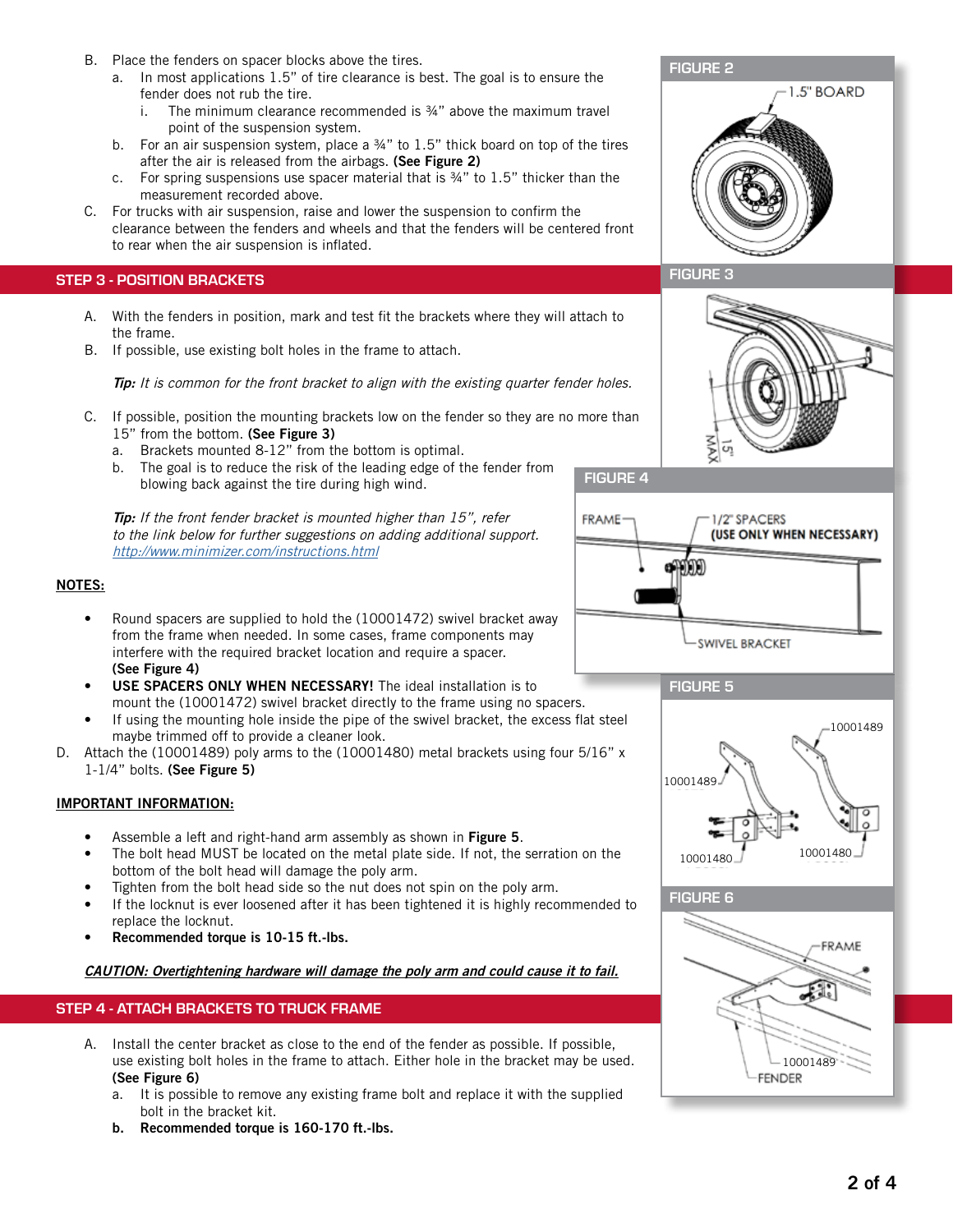- B. Once the front bracket is in position with the fender, tighten the 5/8" x 4-1/2" bolt that goes through the (10001472) swivel bracket to attach the swivel securely to the frame. (See Figure 7)
	- a. Recommended torque is 160-170 ft-lbs.

#### STEP 5 - ASSEMBLE BRACKETS

- A. Slide the (10001478) stainless clamp over the (10001472) swivel bracket followed by the (10001553) stainless tube.
	- a. Make sure the slot on the (10001553) stainless tube is facing down towards the ground.
- B. The (10001553) stainless tube should be fully seated on the (10001472) swivel bracket.
- C. Position the stainless clamp 1/4" away from the end of the stainless tube.
- D. Tighten the (10001478) stainless clamp using the 5/8" x 2-1/4" bolt provided in the kit.
	- a. Recommended torque is 30 ft-lbs. OVER-TIGHTENING THE CLAMP WILL CAUSE THE CLAMP TO LOOSEN OVER TIME.
		- i. Figure 9 shows an example of over-tightening the clamp. Figure 10 shows an example of a properly tightened clamp. For further details, refer to the link below. <https://www.youtube.com/watch?v=lB4apbSEckI&t=13s>
- E. Place the (10003106A) poly end cap into the end of the stainless tube. (See Figure 8)

#### STEP 6 - ATTACH FENDERS TO BRACKETS

A. There are two recommended configurations for fastening the fender to the (10001489) center bracket. If the end of the fender and the center bracket align, fasten the center bracket to the end of the fender using "Option A". If there is a gap between the center bracket and the end of the fender, use "Option B".

#### Option A:

- With the fender end up against the (10001489) poly center bracket, drill three 5/16" holes through the fender using the holes in the bracket as a guide.
- Use three 5/16" x 1-1/4" bolts to fasten the center bracket and fenders together.
- Use 5/16" nuts on the inside of the fender.
- Recommended torque is 10-15 ft.-lbs. (See Figure 11)

#### Option B:

- Some installations may not allow the center bracket to fasten to the end of the fender. In these cases, use poly angle (10001487) to connect the fender to the center bracket assembly.
- Use three  $5/16$ " x  $1-1/4$ " bolts to attach the (10001487) steel angle to the center bracket assembly. (Do not tighten bolts until the fender is level.)
- Drill four 5/16" holes through the fender using the holes in the (10001487) steel bracket as a guide.
- Use four 5/16" x 1-14" bolts to fasten the center bracket and fender together.
- Use 5/16" nuts on the underside of the fender.
- Recommended torque is 10-15 ft.-lbs. (See Figure 12)





FIGURE 10 - CORRECT